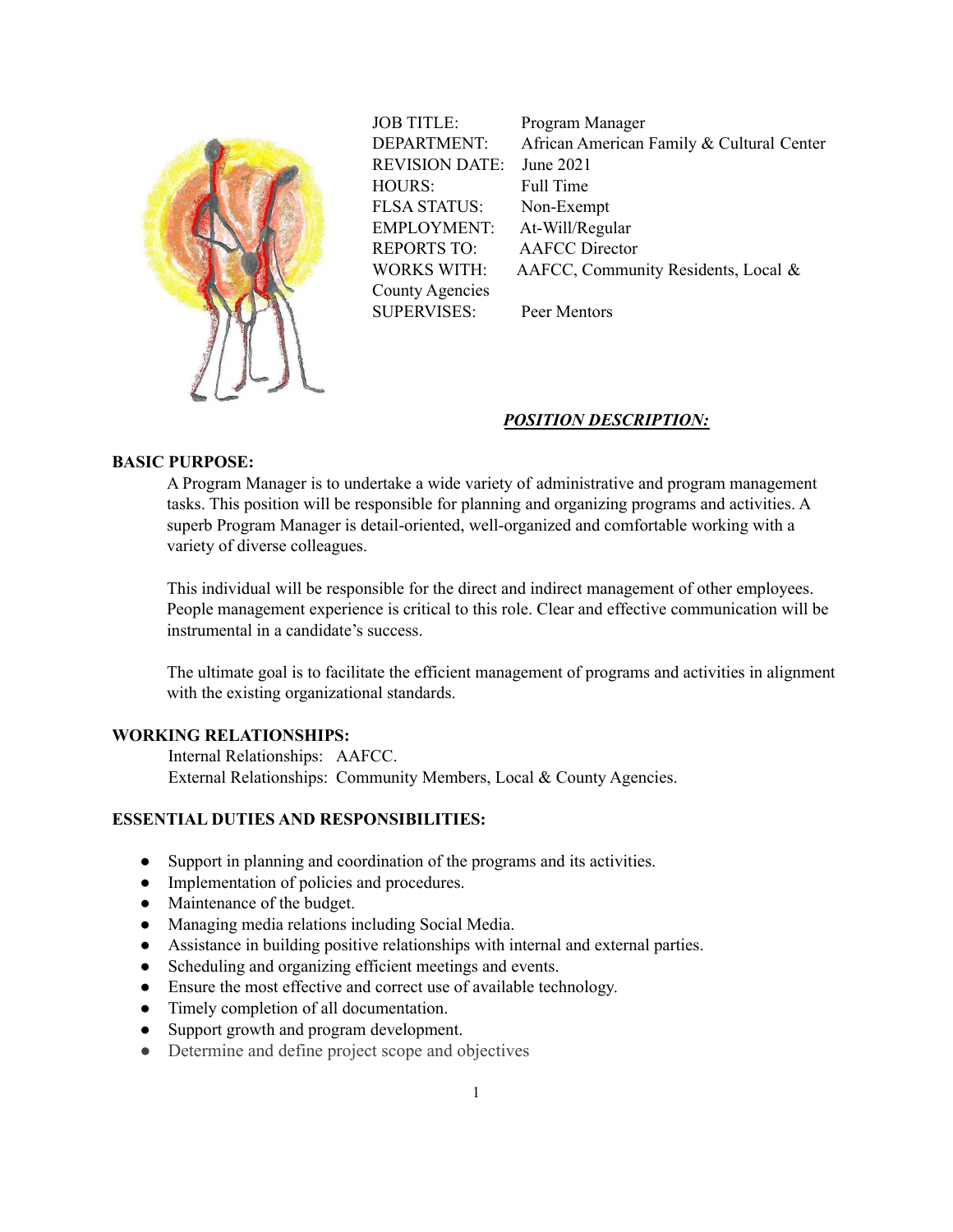- Predict resources needed to reach objectives and manage resources in an effective and efficient manner
- Prepare budget based on scope of work and resource requirements
- Track project costs in order to meet budget
- Develop and manage a detailed project schedule and work plan
- Provide project updates on a consistent basis to various stakeholders about strategy, adjustments, and progress
- Manage contracts with vendors and suppliers by assigning tasks and communicating expected deliverables
- Utilize industry best practices, techniques, and standards throughout entire project execution
- Monitor progress and make adjustments as needed
- Measure project performance to identify areas for improvement
- Maintain professionalism in line with AAFCC policies and standards.
- Work closely with existing prevention, treatment, and recovery resources to make those services more accessible and culturally appropriate for Southside Residents.
- Initiate, coordinate, and participate in a variety of African American activities and events. These may include:
	- ✓ An African American Film Festival;
	- ✓ African American History and Culture Book Clubs;
	- ✓ Improvement of Mental Well Being through Art, including dance, drumming, creative movement, poetry, and creative writing;
	- ✓ Development and celebration of African American holidays, such as a Juneteenth African American Independence Day festival;
	- ✓ An annual talent show.
- Conduct community outreach programs, workshops and discussion groups to promote health education, risk reduction and healthy behavior, and to educate regarding mental health disorders, and drug and alcohol issues; organize and participate in community events.
- Distribute informational brochures and other materials to the public, students, community health programs and support groups; select and order informational and educational literature for the AAFCC
- Coordinate and facilitate youth activities and mental health awareness programs; provide a safe learning environment for adolescents; present crime, drug, alcohol and tobacco prevention programs; provide opportunities for youth leadership, advocacy and community involvement.
- Compile, update, and maintain a variety of files, records, statistical information, and other documents; gather and compile data for management reports; maintain appropriate records and prepare reports as directed.
- Refer clients to professional counseling when appropriate.
- Ensure that activities and events are designed to reach a variety of community members, including families, youth, elders, parents, single adults, etc.
- Provide outreach and marketing regarding all AAFCC activities and events to the Southside community and to all surrounding communities.
- Develop strong relationships with local and area media outlets to help promote Southside and AAFCC events.
- With the AAFCC's Director, and other AAFCC staff develop brochures, pamphlets, PSAs, and websites to promote the AAFCC and other Southside activities and programs.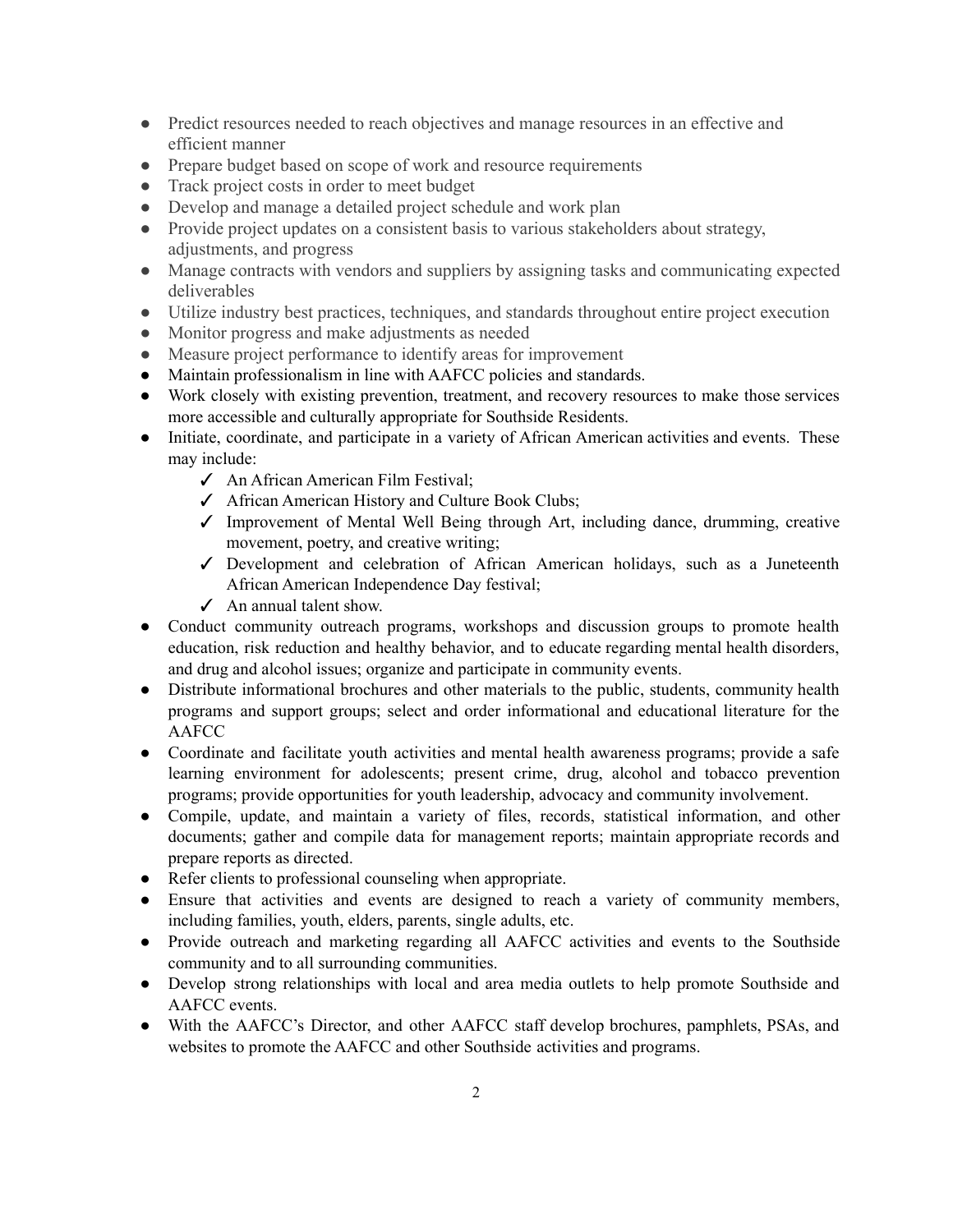- Interact and provide services to clients in a manner consistent with the Mental Health Recovery Model and its principles which are: community collaboration, cultural competence, client/family driven mental health system and systems of care, wellness focus, including the concepts of recovery and resilience, integrated service experiences for clients and their families.
- May provide casework services to at-risk, mentally ill, and substance abuse clients; may provide case management services to clients, families and significant others.
- Adhere to the standards of the Privacy Act of 1974,  $\{U.S.C. \$ § 552A $\}$  as amended; the Health Insurance Portability and Accountability Act (HIPAA) of 1996 (Public Law 104-191) maintains and enforces all aspects of confidentiality of client information.
- If appropriate, be able to provide billable MediCal services.
- Attend and actively participate in staff meetings and other meetings as necessary.
- Perform other duties and special projects as assigned.
- Regular attendance.
- Supervise outreach workers as needed

Nothing in this job description restricts management's right to assign or reassign duties and responsibilities to this job at any time.

# **EDUCATION and/or EXPERIENCE:**

- Bachelor's degree in Computer Science, Business or a related field preferred;
- Project Management Profession (PMP) certification preferred

### **OR**

- 3-5 years of project management experience; AND
- Two (2) years behavioral or social services counseling experience, or an equivalent combination of education and experience. A Bachelor's degree may be substituted for the required two (2) years' experience.

## **SKILLS and KNOWLEDGE:**

- Proven ability to solve problems creatively
- Strong familiarity with project management software tools, methodologies, and best practices
- Experience seeing projects through the full life cycle
- Excellent analytical skills
- Strong interpersonal skills and extremely resourceful
- Proven ability to complete projects according to outlined scope, budget, and timeline
- Knowledge of prevention and intervention strategies of mental health issues.
- Knowledge of prevention and intervention strategies for alcohol and drug issues.
- Knowledge of counseling techniques and procedures, and professional rules of conduct.
- Knowledge of community service agencies and other governmental assistance programs.
- Knowledge of county, state and federal statutes, rules, ordinances, codes and regulations.
- Knowledge of county and department policies and procedures.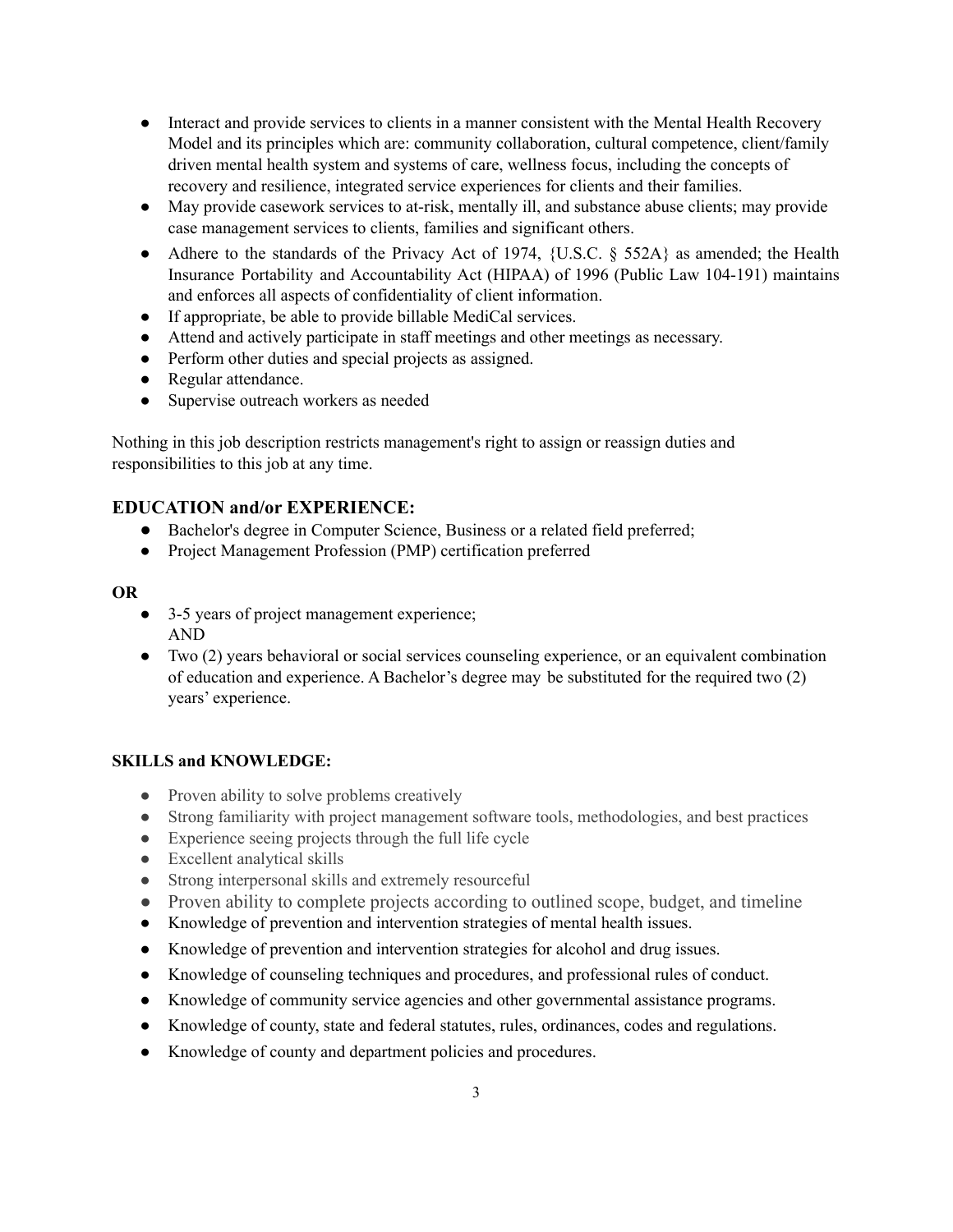- Knowledge of the principles and practices of file and records management.
- Skill in presenting alcohol, drug, and mental health information to juveniles, adults and the general public.
- Skill in interacting with people of different social, economic and ethnic backgrounds.
- Skill in assessing and prioritizing multiple tasks, projects and demands.
- Skill in working within deadlines to complete projects and assignments.
- Skill in establishing and maintaining effective working relations with co-workers, community members, and representatives from other agencies.
- Skill in operating a personal computer utilizing a variety of software.

#### **LANGUAGE ABILITY:**

Ability to read and interpret documents. Ability to comprehend written and oral instructions. Ability to write reports and general business correspondence. Ability to effectively present information and respond to questions from co-workers, managers, clients, and the general public. Ability to speak effectively and clearly while on the telephone.

# **MATHEMATICAL SKILLS:**

Ability to add, subtract, multiply, and divide. Ability to perform these operations using units of American money.

#### **REASONING ABILITY:**

Ability to apply common sense understanding to carry out instructions furnished in written and oral form.

## **PHYSICAL DEMANDS:**

The physical demands described here are representative of those that must be met by an employee to successfully perform the essential functions of this job. Reasonable accommodations may be made to enable individuals with disabilities to perform the essential functions.

The following lists physical demands an employee will perform on a regular basis:

| <b>Sitting</b>             |
|----------------------------|
| Walking                    |
| Viewing a computer monitor |
| Keyboarding/Typing         |
| Reading                    |

Reach with hands and arms Talking and/or hearing Twisting On the phone

The following lists physical demands an employee may perform on an occasional basis:

Standing Stoop, kneel crouch or crawl Handwriting Lifting (average weight 25 lbs.)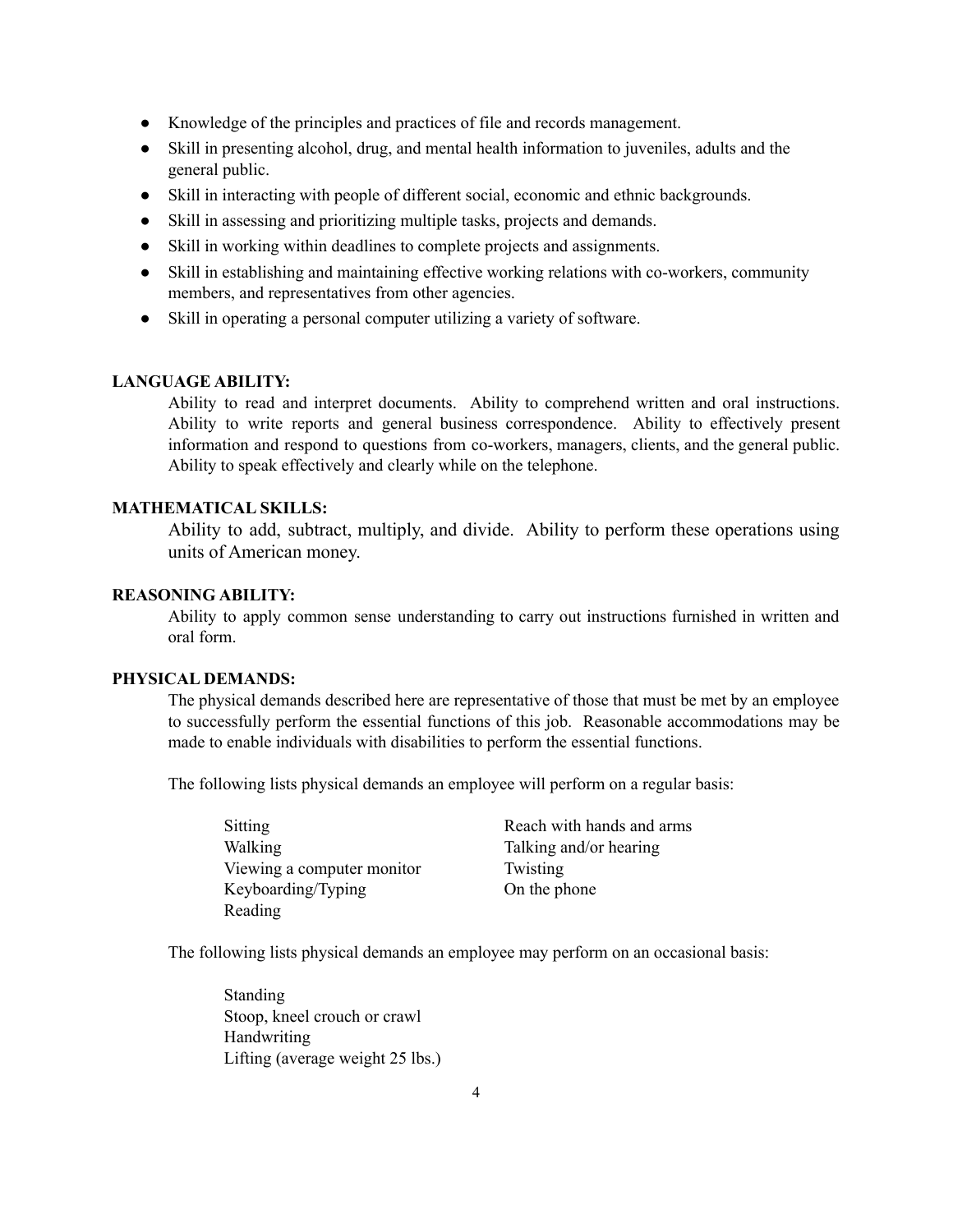80% duties are performed inside with climate control.

This position regularly requires being able to work at close vision (clear vision at 20 inches or less); distance vision (clear at more than 20 feet).

The typical noise level in the work environment of this position is of moderate notice. On occasion, you may be subject to a loud noise level from the accumulation of activity in the lobby area. Ability for auditory distinction during load peak times.

### **TRANSPORTATION:**

If use of your personal vehicle is necessary for AAFCC business, you will be responsible for keeping a mileage record and submitting it to your supervisor for reimbursement. Proof of current liability insurance on your personal vehicle must be provided at time of employment and when it expires. Personal vehicle insurance is the primary coverage in case you are in an accident in your vehicle while on business for AAFCC.

# **WORK ENVIRONMENT – SOCIAL**

Employee shall work in a non-hostile work environment. The employee is expected not to engage in any activity that unreasonably interferes with performance of any other employee, such as sexual harassment, unlawful discrimination or any other behavior that unduly demeans or intimidates another employee.

As an essential function of this position, the employee must have the ability to work with a manipulative and clinically challenging client population; must be able to maintain professional composure and effectiveness. The employee must be able to handle levels of stress satisfactorily and be congenial with other employees, clients, community and vendors at all times.

### **PRE-EMPLOYMENT REQUIREMENT**

Any offer of employment is contingent upon taking and passing a health screening/TB test. The examination assesses a candidate's ability to meet the physical demands of the position with or without accommodation in accordance with applicable statutes for applicants with disabilities. Any offer of employment is also contingent upon taking and successfully passing a criminal background investigation (fingerprinting/livescan); the guidelines set forth by the Department of Justice in accordance with the State's Penal Code Section 11105.2. Applicants are encouraged to disclose and discuss their arrest history, if any, in regards to any offense that resulted in a lawful conviction. Reasonable consideration will be given where applicants can demonstrate a consistent period of rehabilitation of not less than five (5) years. The AAFCC Mental Health Coordinator will be required to undergo a fingerprint / live scan criminal history screening which will also be considered during the hiring process.

In addition, any offer of employment is contingent upon CPR & First Aid certification and having a DMV record that passes the criteria from the Agency's insurance carrier, providing any necessary State License, Credential or Degree and receiving good valid rapports on reference checks.